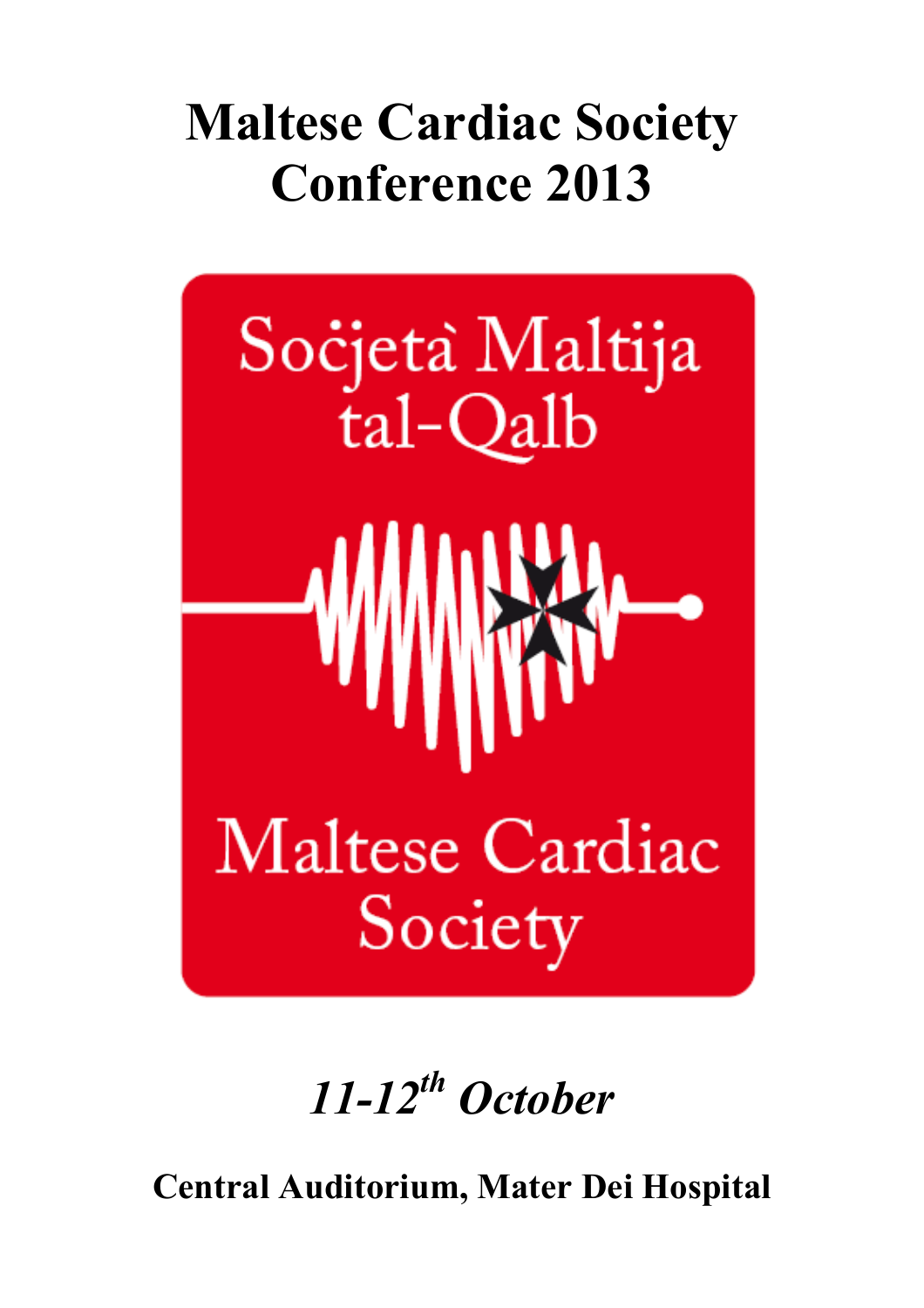#### **Maltese Cardiac Society Board 2013**

| President            | Robert G Xuereb                                                                                                           |
|----------------------|---------------------------------------------------------------------------------------------------------------------------|
| Past President       | Albert Fenech                                                                                                             |
| <b>Hon Secretary</b> | Terence Tilney                                                                                                            |
| Vice President       | Alex Manche                                                                                                               |
| Councillors          | <b>Walter Busuttil</b><br><b>Andrew Cassar</b><br><b>Herbert Felice</b><br>Joseph F. Galea<br>Victor Grech<br>Mark Sammut |

#### **Maltese Cardiac Society Conference 2013 Scientific Committee**

President Robert G Xuereb

Programme Committee Philip Dingli

Joseph J. Galea Victor Grech Elton Pllaha Terence Tilney

#### **Maltese Cardiac Society Sponsors**

- Medical School, University of Malta
- Mater Dei Hospital
- Medical Association of Malta
- Ministry of Health
- Abbott Healthcare Products
- $\bullet$  Actavis
- Aspen Healthcare
- Associated Equipment Ltd
- $\bullet$  Bayer
- $\bullet$  Boehringer-Ingelheim
- Charles DeGiorgio
- $\bullet$  Cherubino
- Eli Lilly
- Jamesco
- $\bullet$  Menarini
- $\bullet$  Sanofi-Aventis
- $\bullet$  Servier
- $\bullet$  MSD
- Novartis
- Philips
- $\bullet$  Pfizer
- $\bullet$  Technoline
- $\bullet$  Vivian
	- Corporation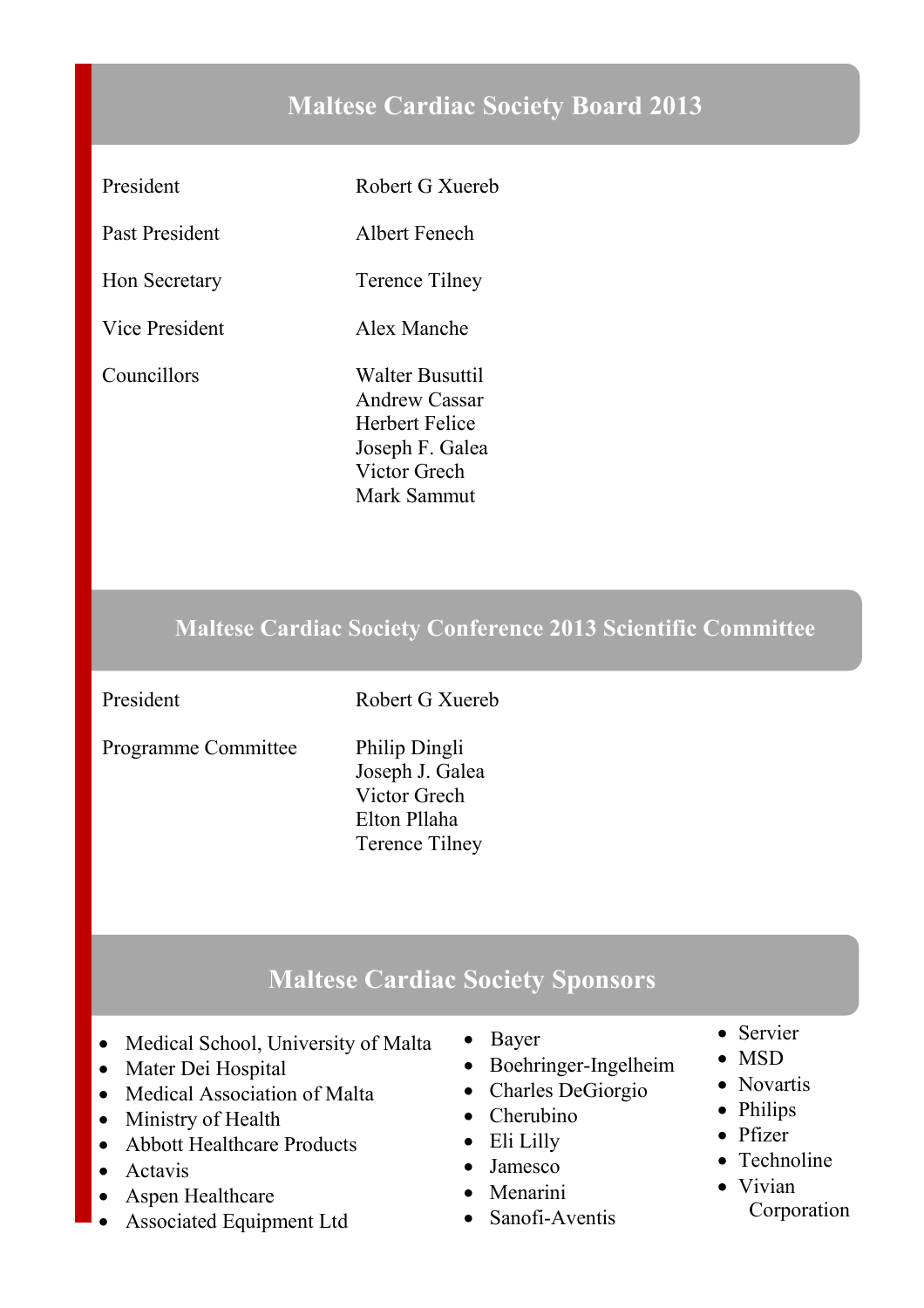## **Friday 11th October**

| 7.45 am<br>8:30am  | Registration                                                                                                           |                                                  |  |  |  |
|--------------------|------------------------------------------------------------------------------------------------------------------------|--------------------------------------------------|--|--|--|
|                    | Opening ceremony<br>President's Speech                                                                                 | Robert G. Xuereb                                 |  |  |  |
|                    | Minister of Health Speech                                                                                              | Godfrey Farrugia                                 |  |  |  |
|                    | Secretary's Speech                                                                                                     | <b>Terence Tilney</b>                            |  |  |  |
| <b>Session 1</b>   | Chairpersons: Stephen Montefort, Terence Tilney                                                                        |                                                  |  |  |  |
| 8.45 am            | Evolution of PCI                                                                                                       | Robert G. Xuereb                                 |  |  |  |
| $9.00$ am          | <b>STEMI</b> in Malta                                                                                                  | <b>Andrew Cassar</b>                             |  |  |  |
| $9.15$ am          | Coronary artery surgery in 2013                                                                                        | <b>Walter Bussuttil</b>                          |  |  |  |
| $9.30$ am          | <b>Resistant Hypertension</b>                                                                                          | <b>Emanuel Farrugia</b><br><b>Tiziana Felice</b> |  |  |  |
| 9.45 am            | Hypertrophic Cardiomyopathy<br>- a practical overview                                                                  |                                                  |  |  |  |
| $10.00$ am         | Coffee break / Exhibition / Video case presentation / Posters                                                          |                                                  |  |  |  |
| <b>Session 2</b>   | Chairpersons: Stephen Fava, Walter Busuttil                                                                            |                                                  |  |  |  |
| $10.30$ am         | Assessment of myocardial function by<br>4D strain/ Non-invasive evaluation and<br>quantification of vascular stiffness | Antonello D'Andrea                               |  |  |  |
| $11.00$ am         | Cardiac research in Malta                                                                                              | Joseph F. Galea                                  |  |  |  |
| $11.15$ am         | Sleep apnoea and the heart                                                                                             | Stephen Montefort                                |  |  |  |
| $11.30$ am         | Is there any success in failure?                                                                                       | Oscar Aquilina                                   |  |  |  |
| 11.45 am           | Discussion                                                                                                             |                                                  |  |  |  |
| $12.00$ am         | Lunch / Exhibition / Video case presentation / Posters                                                                 |                                                  |  |  |  |
| <b>Session 3</b>   | Chairpersons: Martin Balzan, Mariosa Xuereb                                                                            |                                                  |  |  |  |
| 12.45 pm           | Current status and future directions<br>for the treatment of Coronary Artery<br>Disease                                | Krzysztof Milewski                               |  |  |  |
| 13.15 pm           | Indications for pacing - An update                                                                                     | Mark Sammut                                      |  |  |  |
| 13.30 pm           | GUCH - A local perspective                                                                                             | Maryanne Caruana                                 |  |  |  |
| 13.45 pm           | Cardiac aspects of hypothyroidism                                                                                      | Mario J. Cachia                                  |  |  |  |
| $14.00 \text{ pm}$ | Echocardiography in the critically ill                                                                                 | Andrew Aquilina                                  |  |  |  |
| 14.15 pm           | Of rhythm and loops                                                                                                    | <b>Herbert Felice</b>                            |  |  |  |
| <b>Session 4</b>   | Judges: Martin Balzan, Tonio Piscopo, Joseph F. Galea                                                                  |                                                  |  |  |  |
| $14.30 \text{ pm}$ | 1 <sup>st</sup> Cardiac audit session                                                                                  |                                                  |  |  |  |
| 15.30 pm           | End of 1 <sup>st</sup> Day                                                                                             |                                                  |  |  |  |